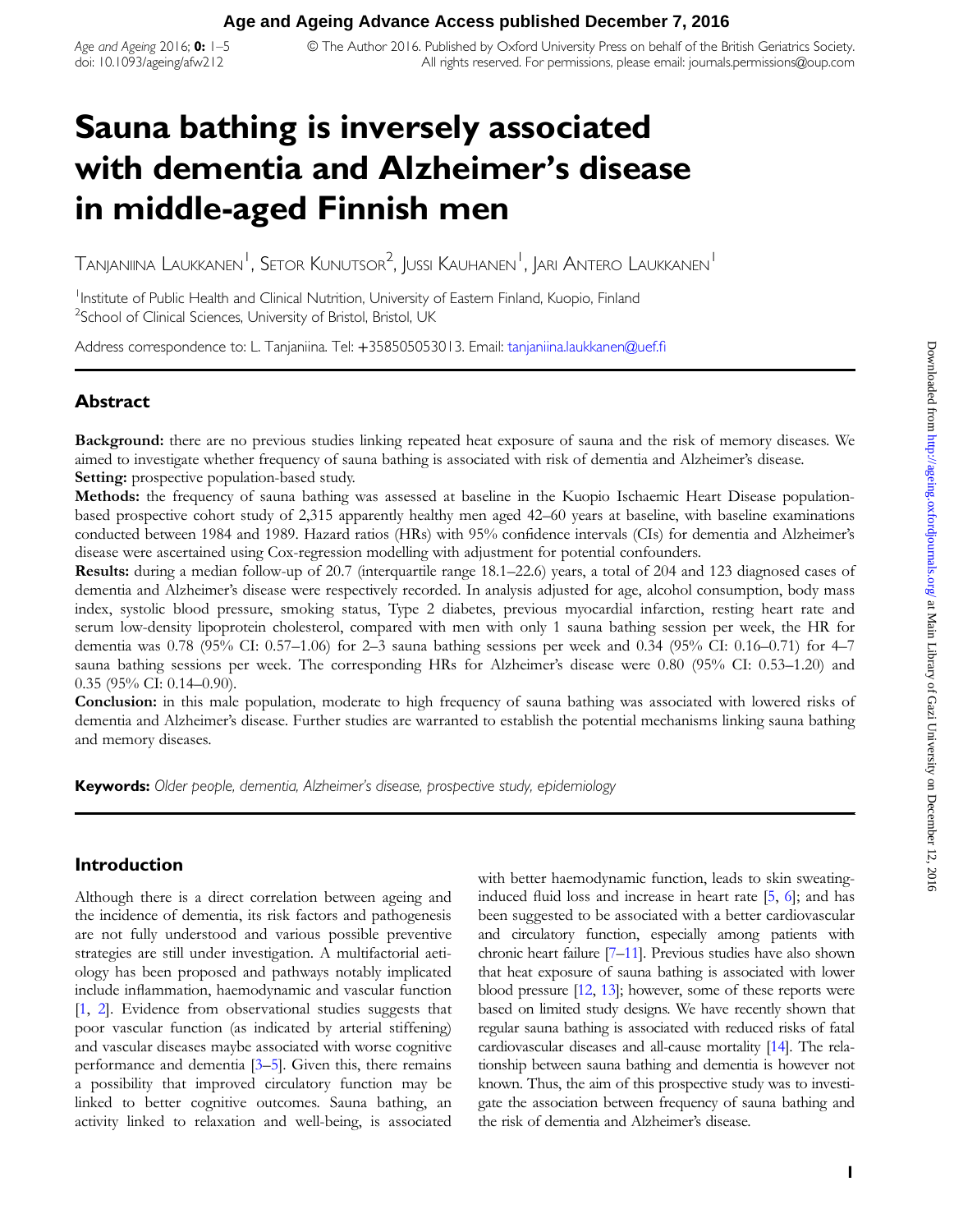## **Methods**

#### Study population

This study was designed to investigate risk predictors for atherosclerotic cardiovascular outcomes in a populationbased sample of men from eastern Finland. Subjects comprised a randomly selected sample of 3,433 men aged 42–60 years who resided in Kuopio or its surrounding rural communities [[15\]](#page-4-0). Of those invited, 2,682 (83%) participated in the study, and those with complete information on sauna bathing were included ( $N = 2,327$ ). Twelve men who did not use sauna were excluded, leaving 2,315 men for the analyses [\[14](#page-4-0)]. Baseline examinations were conducted between March 1984 and December 1989. The study was approved by the research ethics committee of the University of Eastern Finland, Kuopio, Finland. Each participant gave written informed consent.

#### Assessment of sauna bathing habits

A traditional Finnish sauna has dry air (10–20%) with relatively high temperature. The recommended temperature for sauna is usually from 80°C to 100°C at the level of the bather's face [[16](#page-4-0)]. Humidity is temporarily increased by throwing water on the hot rocks of sauna heater. The use of sauna bathing was assessed by a self-administered questionnaire based on weekly sauna sessions, duration and temperature. The assessment represents a typical sauna use during the week. The temperature in sauna room was measured using a thermometer in and was also self-reported. The questionnaires were checked by an experienced nurse at the time of baseline examination [\[14\]](#page-4-0).

### Assessment of baseline characteristics

A subject was defined as a smoker if he had ever smoked on a regular basis and pack-years were defined. Resting blood pressure was measured between 8:00 and 10:00 AM with a random-zero sphygmomanometer. Alcohol consumption was assessed using the Nordic Alcohol Consumption Inventory [\[17\]](#page-4-0). Body mass index (BMI) was calculated as the ratio of weight in kilograms to the square of height in metres. The collection of blood specimens and the measurement of serum lipids, lipoproteins, creatinine and glucose have been described previously [\[17\]](#page-4-0). Diabetes was defined as a fasting blood glucose level  $\geq 7.0$  mmol/l or clinical diagnosis of diabetes with dietary, oral or insulin treatment. The use of medications, medical history and the level of physical activity were assessed by self-administered questionnaires. Physical activity (kcal/day) was computed by multiplying the duration and intensity of each physical activity by body weight and was assessed using a 12-month physical activity questionnaire described in detail previously [\[17\]](#page-4-0). Briefly, this detailed quantitative questionnaire deals with the most common leisure-time physical activities of middle-aged Finnish men (conditioning physical activity, e.g. walking, skiing, bicycling, swimming, rowing and ball games; and non-conditioning physical activity, e.g.

#### Ascertainment of outcomes

All dementia and Alzheimer's disease cases that occurred from study enrolment through 2013 were included. There were no losses to follow-up given the complete follow-up of the Finnish population using personal identification codes. In the Kuopio Ischemic Heart Disease risk factor study, participants are under annual monitoring for incident dementia cases and cardio-metabolic outcomes [[14](#page-4-0), [17\]](#page-4-0). Data on outcome events were obtained by record linkage to the national computerised hospitalisation registry, which covers every hospitalisation in Finland. The diagnoses of memory diseases were coded according to the International Classification of Diseases Codes. In addition, sources of information on dementia outcomes were also based on a comprehensive review of hospital records, inpatient physician claims data and medico-legal reports. An independent committee of researchers reviewed all potential cases of dementia to obtain a consensus on the diagnosis and aetiology.

### Statistical analysis

For all analyses, natural logarithm (loge) transformed values of non-normal distributed variables were used. Descriptive data are presented as means (SDs) for continuous variables and numbers (percentages) for categorical ones. Analyses of the associations between sauna bathing, dementia and Alzheimer's disease involved Cox-regression modelling. Hazard ratios (HRs) with confidence intervals (CIs) were estimated per frequency of sauna bathing with adjustment for potential confounders selected on the basis of their previously established role as risk factors [[14](#page-4-0)]. Two-sided analyses were performed using SPSS version 18.0 (IBM Corp., Armonk, NY, USA) and CIs are presented at the 95% level.

## **Results**

Baseline characteristics of the study population are shown in Table [1.](#page-2-0) During a median follow-up of 20.7 (interquartile range 18.1–22.6) years, a total of 204 newly diagnosed dementia and 123 Alzheimer's disease cases were recorded; only 4 dementia cases and 6 Alzheimer disease cases were defined at time of death. Of all men with diagnosed outcome events, 124 men with dementia and 67 men with Alzheimer's disease died during the follow-up period, respectively. A total of 601, 1,513 and 200 participants reported having a sauna bath once a week, 2–3 times and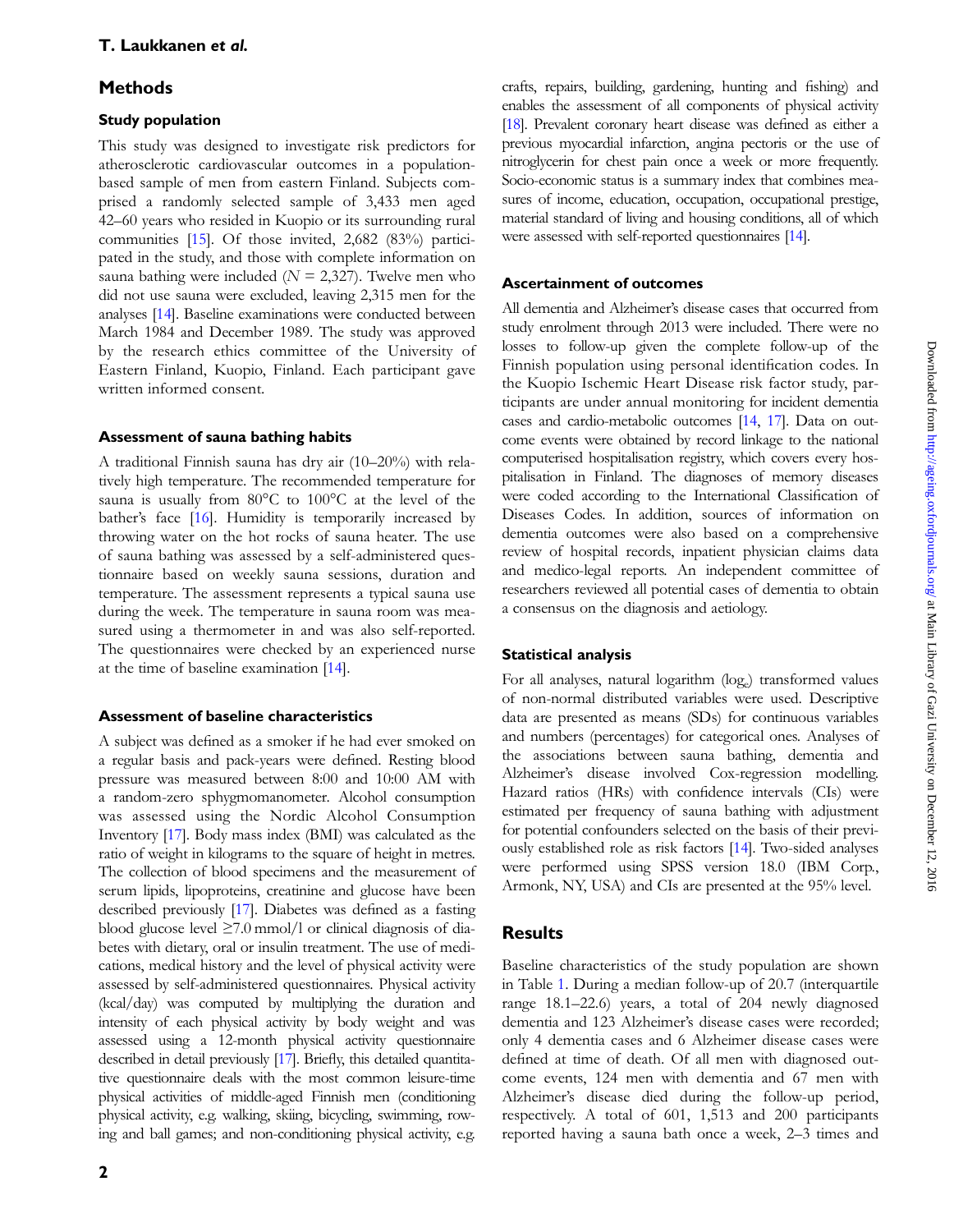<span id="page-2-0"></span>4–7 times per week, respectively. The numbers (proportions in each group) of dementia cases were 59  $(10\%)$ , 137  $(9\%)$ and 8 (4%) respectively in the three frequency groups of sauna bathing. The corresponding numbers (proportions)

Table 1. Baseline characteristics of the study participants  $(N = 2,315)$ 

| Characteristic, unit                       | Mean (SD)     |
|--------------------------------------------|---------------|
| Age, years                                 | 53.1(5.1)     |
| BMI, kg/m <sup>2</sup>                     | 26.9(3.5)     |
| Cigarette smoking, pack-years <sup>a</sup> | 8.4(16.5)     |
| Alcohol consumption, g/week                | 74.2 (121.3)  |
| Serum total cholesterol, mmol/l            | 5.91(1.07)    |
| Serum LDL cholesterol, mmol/l <sup>p</sup> | 4.04(1.01)    |
| Serum HDL cholesterol, mmol/l <sup>b</sup> | 1.29(0.30)    |
| Serum triglycerides, mmol/l                | 1.28(0.82)    |
| Systolic blood pressure, mmHg              | 134 (16)      |
| Fasting plasma glucose, mmol/l             | 5.3(1.2)      |
| Physical activity, kcal/day <sup>c</sup>   | 372 (357)     |
| Socio-economic status <sup>d</sup>         | 8.4(4.2)      |
| Clinical conditions                        | $n \ (\%)$    |
| Smokers                                    | 699 (30.1)    |
| Type 2 diabetes                            | 118(5.1)      |
| Coronary heart disease                     | 554 (23.9)    |
| Heart failure <sup>e</sup>                 | 174 (7.5)     |
| Cardiomyopathy <sup>e</sup>                | 47 $(2.1)$    |
| Cerebrovascular stroke                     | 64(2.7)       |
| Regular use of cardiovascular medication   | $n(^{0}_{0})$ |
| Antihypertensive medication                | 502(21.7)     |
| Medication for dyslipidaemia               | 24(1.0)       |
| $\beta$ -Blockers                          | 407 (17.6)    |
| Acetylsalicylic acid                       | 167(7.2)      |

Number of participants with available information on sauna frequency and duration.

a Pack-years denote the lifelong exposure to smoking, which was estimated as the product of years smoked and the number of tobacco products smoked daily at the time of examination.

<sup>b</sup>LDL denotes low-density lipoprotein and HDL denotes high-density lipoprotein.

c Physical activity (kcal/day) was computed by multiplying the duration and intensity of each physical activity by body weight. Physical activity was assessed using the 12-month physical activity questionnaire.

d Socio-economic status is a summary index that combines measures of income, education, occupation, occupational prestige, material standard of living and housing conditions, all of which were assessed with self-reported questionnaires. e Diagnosis is based on clinical findings and symptoms and/or echocardiography.

of Alzheimer's disease cases were  $34$  (6%),  $84$  (6%) and 5 (3%), respectively.

After adjustment for age, compared with men with only 1 sauna bathing session per week, the HR of dementia was 0.77 (95% CI: 0.57–1.04) for 2–3 sauna bathing sessions per week and 0.38 (95% CI: 0.18–0.80) for 4–7 sauna bathing sessions per week. The corresponding HRs for Alzheimer's disease were 0.80 (95% CI: 0.54–1.2) for 2–3 sauna bathing sessions per week and 0.41 (95% CI: 0.16–1.07) for 4–7 sauna bathing sessions per week.

In a multivariable analysis adjusted for baseline age, alcohol consumption, BMI, systolic blood pressure, smoking status, Type 2 diabetes, previous myocardial infarction, resting heart rate and serum low-density lipoprotein cholesterol, there was a 66% risk reduction (HR: 0.34) of dementia and 65% (HR: 0.35) risk reduction of Alzheimer's disease when sauna bathing 4–7 times a week was compared with subjects having 1 sauna session per week (Table 2). After additional adjustment for physical activity and socio-economic status, the respective associations between sauna bathing and the risk of memory diseases (HR 0.34, 95% CI: 0.16–0.71,  $P = 0.004$  for dementia and HR 0.35, 95% CI 0.16–0.90,  $P = 0.029$  for Alzheimer's disease) remained similar for men with 4–7 sauna bathing sessions per week.

#### **Discussion**

In this population-based study of middle-aged Finnish men, we found a strong inverse association between frequency of sauna bathing and the risk of dementia and Alzheimer's disease, which was independent of known risk factors.

Although the pathogenesis of dementia has not been completely elucidated, current evidence suggests a multifactorial aetiology, with impaired cardiovascular function, inflammation and oxidative stress as being the major contributors in its pathogenesis [\[4](#page-4-0)]. Our results are therefore biologically plausible as regular sauna bathing is associated with improved vascular endothelial function [[8](#page-4-0)], which also leads to reduced inflammation. Additionally, sauna bathing may be beneficial in the reduction of high systemic blood pressure and elevated pulse pressure, which are also wellknown risk factors for dementia [[12,](#page-4-0) [19\]](#page-4-0). Skin blood flow

| Frequency of sauna bathing (number of subjects) | Dementia ( $N = 204$ ) |         | Alzheimer's disease $(N = 123)$ |           |
|-------------------------------------------------|------------------------|---------|---------------------------------|-----------|
|                                                 | HR (95% CI)            | P value | HR $(95\%$ CI                   | $P$ value |
| Age adjusted                                    |                        |         |                                 |           |
| 1 time/week $(601)$                             | $1.00$ (reference)     |         | $1.00$ (reference)              |           |
| $2-3$ times/week $(1,513)$                      | $0.77(0.57-1.04)$      | 0.090   | $0.80(0.54 - 1.20)$             | 0.278     |
| $4-7$ times/week $(201)$                        | $0.38(0.18 - 0.80)$    | 0.011   | $0.41(0.16 - 1.07)$             | 0.069     |
| Multivariable adjusted <sup>a</sup>             |                        |         |                                 |           |
| 1 time/week $(601)$                             | 1.00 (reference)       |         | 1.00 (reference)                |           |
| 2–3 times/week $(1,513)$                        | $0.78(0.57-1.06)$      | 0.109   | $0.80(0.53 - 1.20)$             | 0.278     |
| $4-7$ times/week $(201)$                        | $0.34(0.16 - 0.71)$    | 0.004   | $0.35(0.14 - 0.90)$             | 0.030     |

a HRs (95% CIs) are adjusted for age, body mass index, systolic blood pressure, serum low-density lipoprotein cholesterol, smoking, alcohol consumption, previous myocardial infarction, Type 2 diabetes and resting heart rate.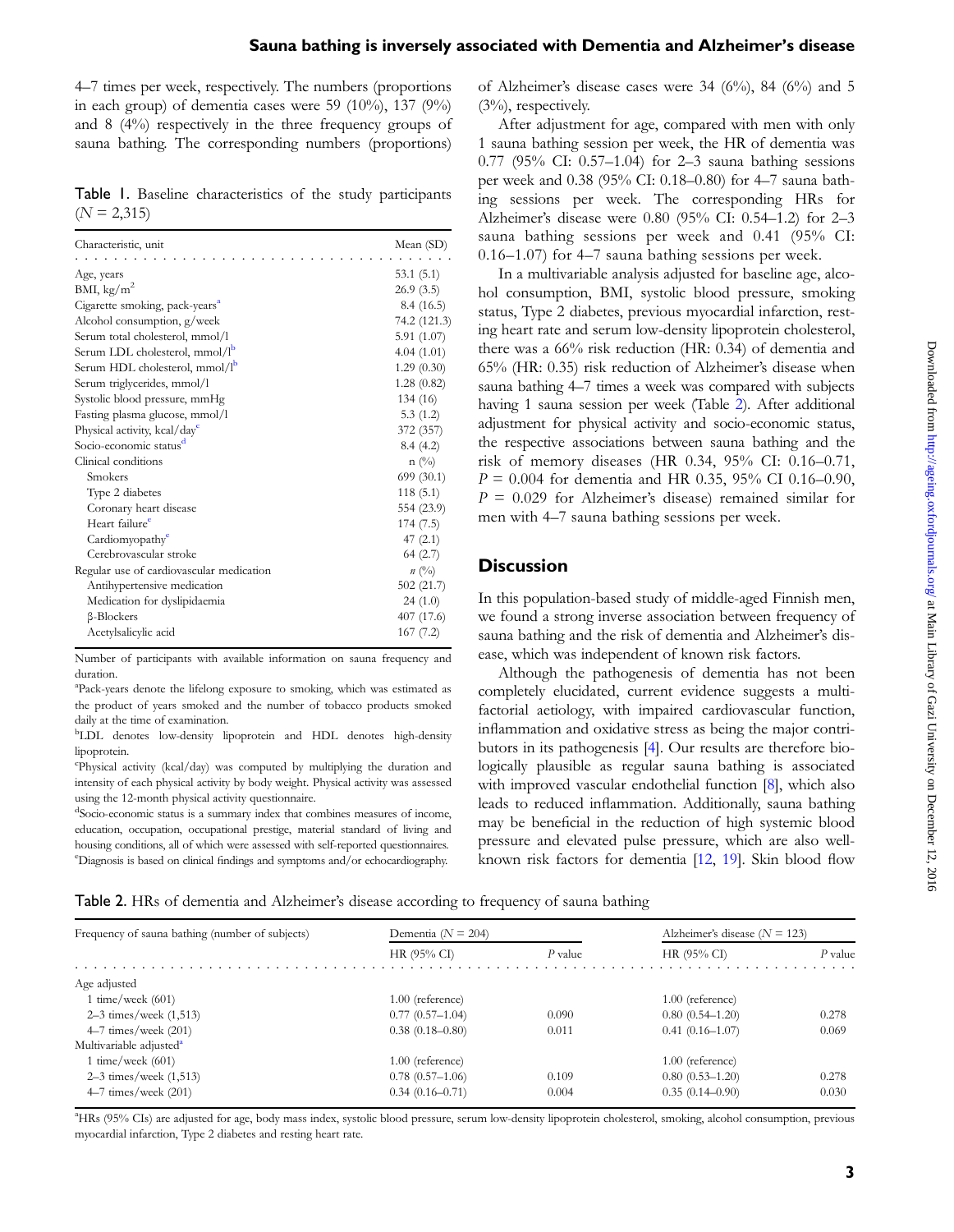usually increases leading to a higher cardiac output with an increased body temperature during sauna bathing. Heart rate may increase from 100 up to 150 beats per minute during sauna bathing [\[13,](#page-4-0) [20](#page-4-0), [21](#page-4-0)], although there is no active function of skeletal muscles during the sauna bathing, which is in contrast to the training response experienced during physical activity. Indeed, it has been shown that weight loss achieved during intense physical exercise is more favourable in athletes than that achieved through the effects of sauna [[22](#page-4-0)]. The increase in heart rate during sauna bathing is due to reaction to the heat stress.

Overall, our results indicate that sauna bathing in addition to being a relaxing lifestyle habit, remains a potential additional strategy which can be used in improving cardiovascular function [\[4](#page-4-0)], and subsequently prevent or delay the development of neurogenerative diseases such as dementia. However, these results are still early and further studies are needed to replicate these findings in different populations.

Strengths of the current study include the rigorous measurement of baseline risk factors, the large and homogeneous community-based sample and the long-term follow-up without missing data on outcomes. The prospective nature of our study done in apparently healthy individuals at baseline also offsets some of the biases attributed to reverse causality. We adjusted for a comprehensive panel of lifestyle and clinical factors. There are limitations that deserve consideration. Ascertainment of outcomes relied a lot on hospitalisation discharge codes, potentially missing cases that would have seen on an outpatient basis only. However, this is unlikely given that information on outcomes was also retrieved from a comprehensive review of hospital records, inpatient physician claims data and medico-legal reports. In addition, owing to the complete follow-up system of the Finnish population using personal identity codes, there were no losses to follow-up. We acknowledge that the generalisation of our findings is limited by the study population, which consisted of middle-aged Finnish men; these results should be confirmed in other groups including different age groups, other nationalities and women. Our results based on Finnish sauna bathing with an average temperature of 80° C, cannot be directly applied to steam rooms and hot tubs, which may operate at a lower temperature than a typical Finnish sauna [\[14](#page-4-0)]. Though many potential confounders were measured and adjusted for to ensure the validity of our key results, there remains potential for residual confounding as with all observational studies. It is possible that underlying diagnosed or undiagnosed diseases may have effect on sauna bathing habits. However, we adjusted for key covariates such as prevalent histories of diabetes and coronary heart disease to minimise these biases.

We did not have data on repeat assessments of sauna habits to enable us to assess the long-term associations (i.e. correction for regression dilution). We had only a onetime questionnaire-based assessment of the frequency and duration of sauna bathing during a typical week. While there is a possibility that our assessment based on baseline measurements could under-estimate the association between sauna habits and risk of dementia; this may not be considerable given that we used average sauna habits based on weekly sauna sessions. It is possible that sauna bathing habits might have changed during follow-up due to probable changes in health habits or other disease of participants occurring over the long period of time, which may have introduced some biases in our results. However, it is unlikely that this would have any considerable effect on the main findings, given that sauna bathing is a tradition and embedded in the culture in Finland and accessible for almost everyone. Secondly, we adjusted for several relevant confounders. Third, given that sauna bathing is a commonly used relaxing habit in the Finnish population, this suggests that the correlation between measured sauna habits taken several years apart is anticipated to be high and therefore analysis using baseline assessments is unlikely to considerably under-estimate the associations. Nevertheless, our results should still be interpreted with caution.

In conclusion, this report provides promising results from the first prospective study that shows sauna bathing to be a potential protective lifestyle factor for common memory diseases in middle-aged Finnish men. Our results suggest that sauna bathing, an activity which promotes relaxation and well-being, may be a recommendable intervention to prevent or delay the development of memory diseases in healthy adults. However, well-designed intervention studies are needed to confirm our results in different population settings.

## Key points

- Regular sauna bathing is suggested to be protective of fatal cardiovascular disease and all-cause mortality. However, the association with risk of dementia has not been previously investigated.
- There is a strong inverse association between regular sauna bathing habits and the risk of dementia and Alzheimer's disease in middle-aged Finnish men.
- Sauna bathing, an activity that promotes relaxation and well-being, may be a recommendable intervention to prevent or delay the development of memory diseases in healthy adults. Further study is however needed.

## Acknowledgements

We thank the staff of the Kuopio Research Institute of Exercise Medicine and the Research Institute of Public Health and University of Eastern Finland, Kuopio, Finland, for data collection in the study

## Conflicts of interest

None.